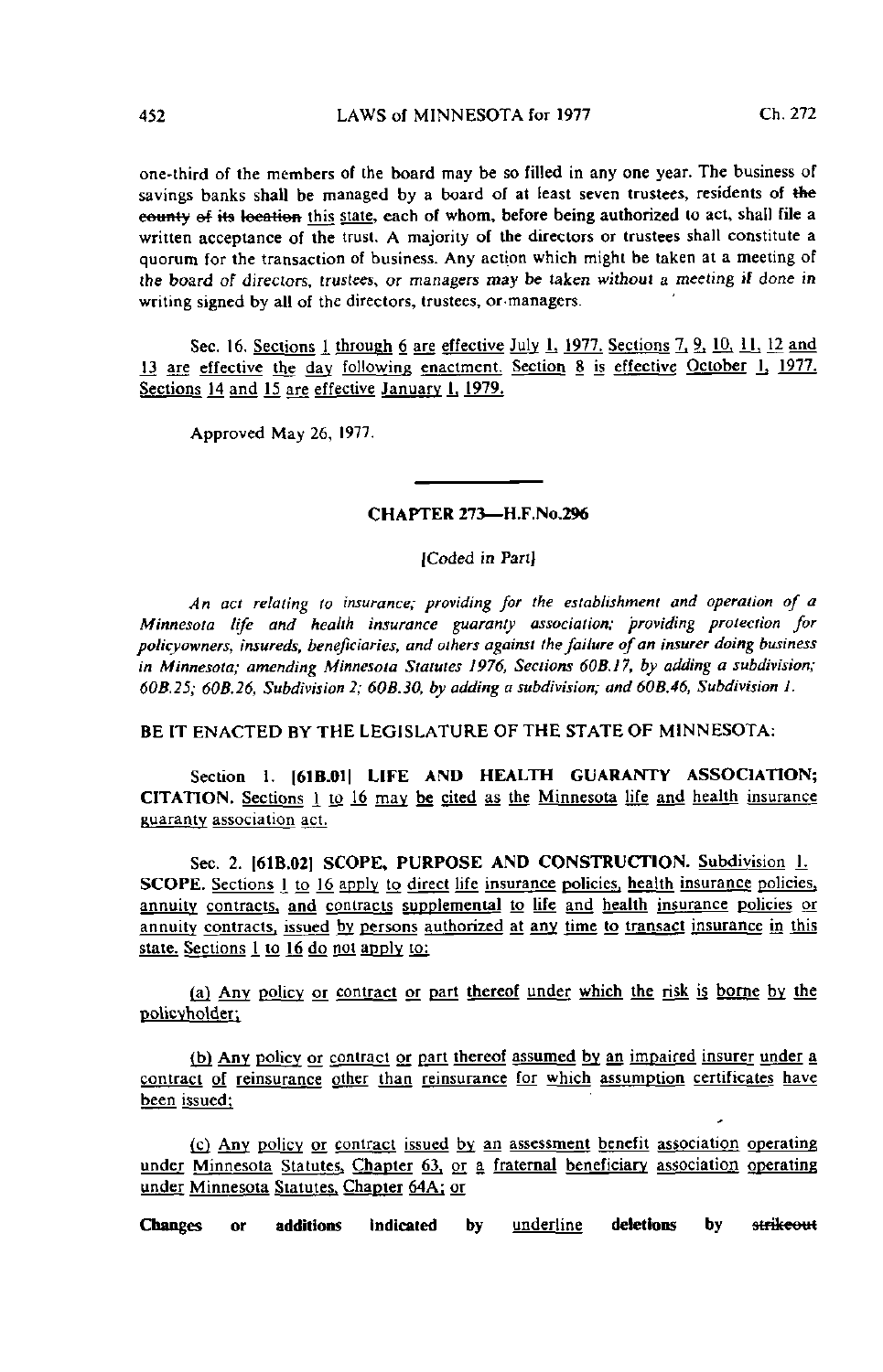(d) Any subscriber contract issued by\_ a nonprofit health service plan corporation operating under Minnesota Statutes. Chapter 62C.

Subd. 2. PURPOSE. The purpose of sections 1 to 16, is to protect policyowners, death benefit certifjcate holders, insureds, beneficiaries, annuitants, payees, and assignees of life insurance policies, health insurance policies, annuity contracts, and supplemental contracts, subject to certain limitations against failure in the performance of contractual obligations due to the impairment of the insurer issuing the policies or contracts. To provide this protection:

(a) An association of insurers is created to enable the guaranty of payment of benefits and of continuation of coverages;

(b) Members of the association are subject to assessment to provide funds to carry out the purpose of sections 1 to 16; and

[cj The association shall assist the commissioner, in the prescribed manner, in the detection and prevention of insurer impairments.

Subd. 3. CONSTRUCTION. Sections 1 to 16 shall be liberally construed to effect the purposg of sections 1 to 16. Subdivision 2 shall constitute an aid and guide to interpretation.

Sec. 3. [61B.03I DEFINITIONS. Subdivision L For the purposes of sections 1 to 16, the terms defined in this section have the meanings given them.

Subd. 2. "Account" means any of the three accounts created under section 4, subdivision 1.

Subd. 3. "Annuity contracts" means contracts subject to Minnesota Statutes, Chapter 6IA wherein the policyowner agrees to make payments to the insurer at the beginning of the contract period and the insurer agrees to make payments thereafter to the insured for a specified period of time or until the insured's death.

Subd. 4. "Association" means the Minnesota life and health insurance guaranty association created under section 4. The association shall not be considered a state agency for purposes of Minnesota Statutes, Chapter 16 or 43.

Subd. 5. "Contractual obligation" means any obligation under covered policies.

Subd. 6. "Covered policy" means any policy or contract to which sections 1 to 16 apply, as provided in section 2.

Subd. 7. "Direct life insurance" means life insurance generally, except annuity contracts, regulated under Minnesota Statutes. Chapter 61A or 64A. credit life insurance regulated under Minnesota Statutes. Chapter 62B. and death benefit certificates regulated under Minnesota Statutes, Chapter 64A.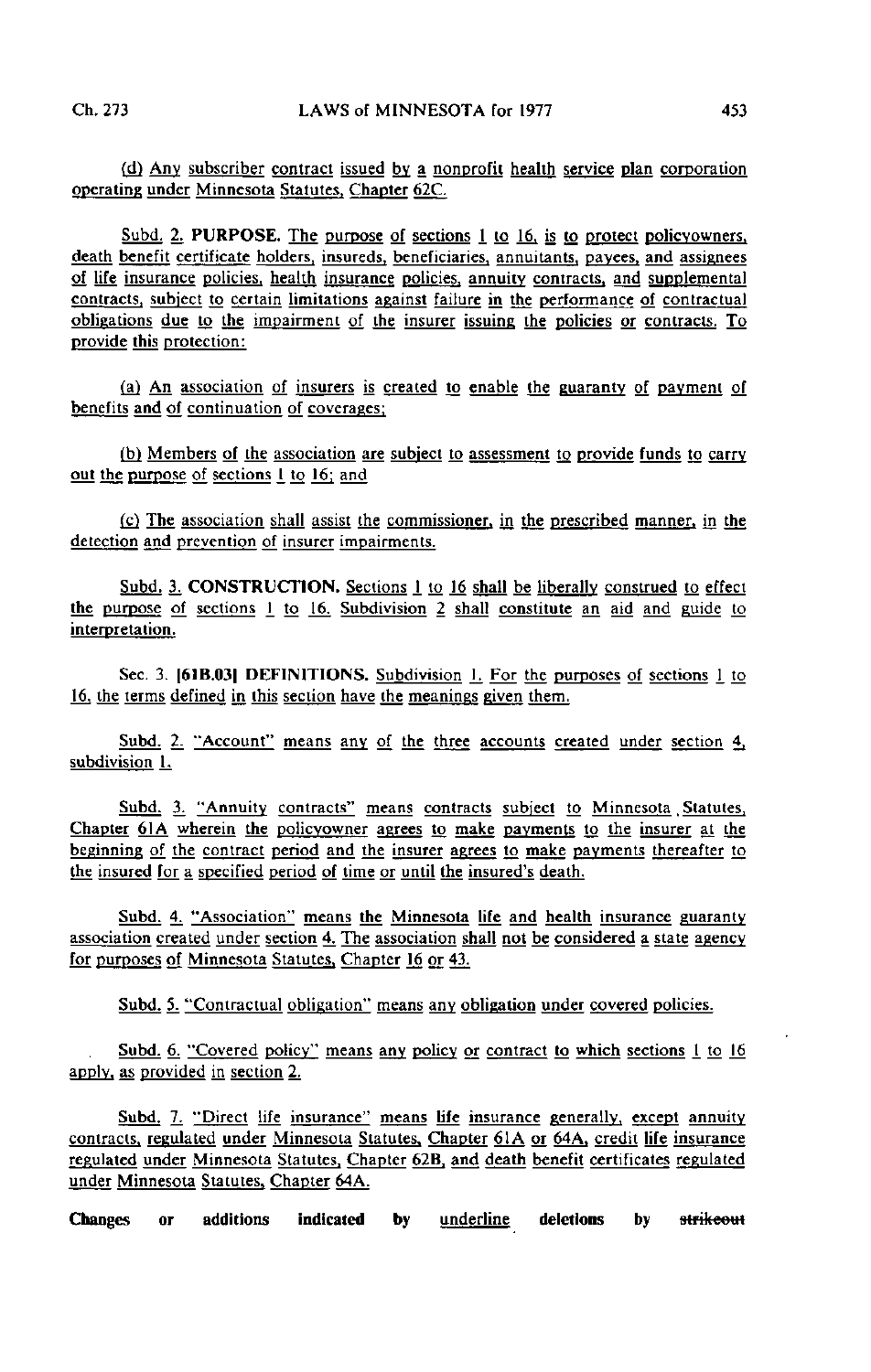Subd. 8. "Health insurance" means accident and health insurance regulated under Minnesota Statutes. Chapter 62A and credit accident and health insurance regulated under Minnesota Statutes. Chapter 62B.

Subd. 9. "Impaired insurer" means:

(a) An insurer which, after the effective date of this act, becomes insolvent and is placed under an order of liquidation, rehabilitation, or conservation by a court of competent jurisdiction; or

(b) An insurer determined by the commissioner, after the effective date of this act, to have become unable or potentially unable to fulfill its contractual obligations.

Subd. 10. "Member insurer" means any person authorized to transact in this state any kind of insurance to which sections 1 to 16 apply under section 2.

Subd. 11. "Premiums" means direct gross insurance premiums and annuity considerations written on covered policies, less return premiums and considerations thereon and dividends paid or credited to policyholders on direct business. Premiums do not include premiums and considerations on contracts between insurers and reinsurers. For the purpose of section 7, premiums are those for the calendar year preceding the determination of impairment.

Subd. 12. "Person" means any individual, corporation, partnership, association or voluntary organization.

Subd. 13. "Resident" means any person who resides in this state at the time the impairment is determined and to whom contractual obligations are owed.

Subd. 14. "Commissioner" means the commissioner of insurance of the state of Minnesota and, in his absence or disability, his deputy or other person duly designated to act in his place.

Sec. 4. [61B.04] CREATION OF ASSOCIATION. Subdivision L. NATURE OF ASSOCIATION. There is created a nonprofit legal entity to be known as the Minnesota life and health insurance guaranty association. All member insurers shall be and remain members of the association as a condition of their authority to transact insurance in this state. The association shall perform its functions under the plan of operation established and approved under section 8, and shall exercise its powers through a board of directors established under section 5. For purposes of assessment, the association shall establish three accounts:

(a) The health insurance account;

(b) The life insurance account: and

(c) The annuity account.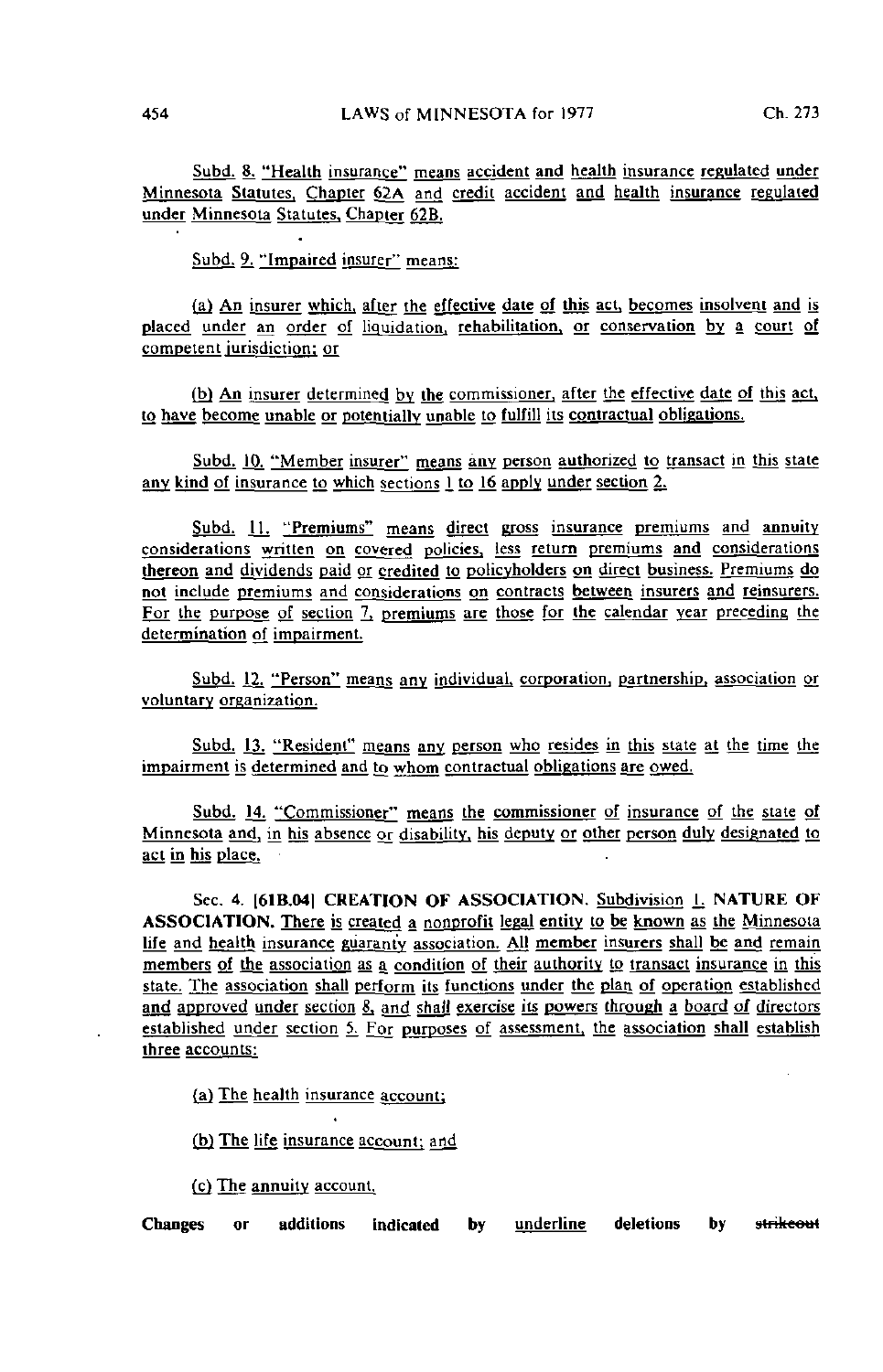Subd. 2, SUPERVISION BY COMMISSIONER OF INSURANCE. The association shall be under the immediate supervision of the commissioner and shall be subject to the insurance laws of this state.

Sec. 5. [61B.05] BOARD OF DIRECTORS. Subdivision 1. COMPOSITION OF BOARD. The board of directors of the association shall consist of not less than five nor more than nine members serving terms as established in the plan of operation under section 8. The members of the board shall be selected by member insurers subject to the approval of the commissioner. Vacancies on the board shall be filled for the remaining period of the term in the manner described in the plan of operation. To select the initial board of directors, and initially organize the association, the commissioner shall give notice to all member insurers of the time and place of the organizational meeting. At the organizational meeting, each member insurer shall be entitled to one vote in person or by proxy. If the board of directors is not selected within 60 days after notice of the organizational meeting, the commissioner may appoint the initial members.

Subd. 2. REPRESENTATIVE SELECTION. In approving selections or in appointing members to the board, the commissioner shall consider, among other things, whether all member insurers are fairly represented.

Subd. 3. COMPENSATION. Members of the board may be reimbursed from the assets of the association for reasonable and necessary expenses incurred by them as members of the board, but shall not otherwise be compensated by the association for their services.

Sec. 6. I61B.06] POWERS AND DUTIES OF THE ASSOCIATION. Subdivision L. IMPAIRED DOMESTIC INSURER. (a) If a domestic insurer is an impaired insurer, the association may, prior to an order of liquidation, conservation or rehabilitation, and subject to any conditions imposed by the association and approved by the impaired insurer and the commissioner, other than those which impair the contractual obligations of the impaired insurer, guarantee, assume, or reinsure, or cause to be guaranteed, assumed, or reinsured, the covered policies of the impaired insurer, and shall make or cause to be made prompt payment of the contractual obligations of the impaired insurer which are due and owing.

(bj If a domestic insurer is an impaired insurer, the association shall, after entry of an order of liquidation, conservation or rehabilitation, subject to any conditions imposed by the association and approved by the commissioner, guarantee, assume, or reinsure, or cause to be guaranteed, assumed, or reinsured, the covered policies of the impaired insurer, and shall make or cause to be made prompt payment of the contractual obligations of the impaired insurer which are due and owing.

Subd. 2. IMPAIRED FOREIGN OR ALIEN INSURER, if a foreign or alien insurer is an impaired insurer under an order of liquidation, rehabilitation, or conservation, the association shall, subject to any conditions imposed by the association and approved by the commissioner, guarantee, assume, or reinsure or cause to be guaranteed, assumed, or reinsured, the covered policies of residents, and shall make or cause to be made prompt payment of the impaired insurer's contractual obligations which

Changes or additions indicated by <u>underline</u> deletions by <del>strikeou</del>t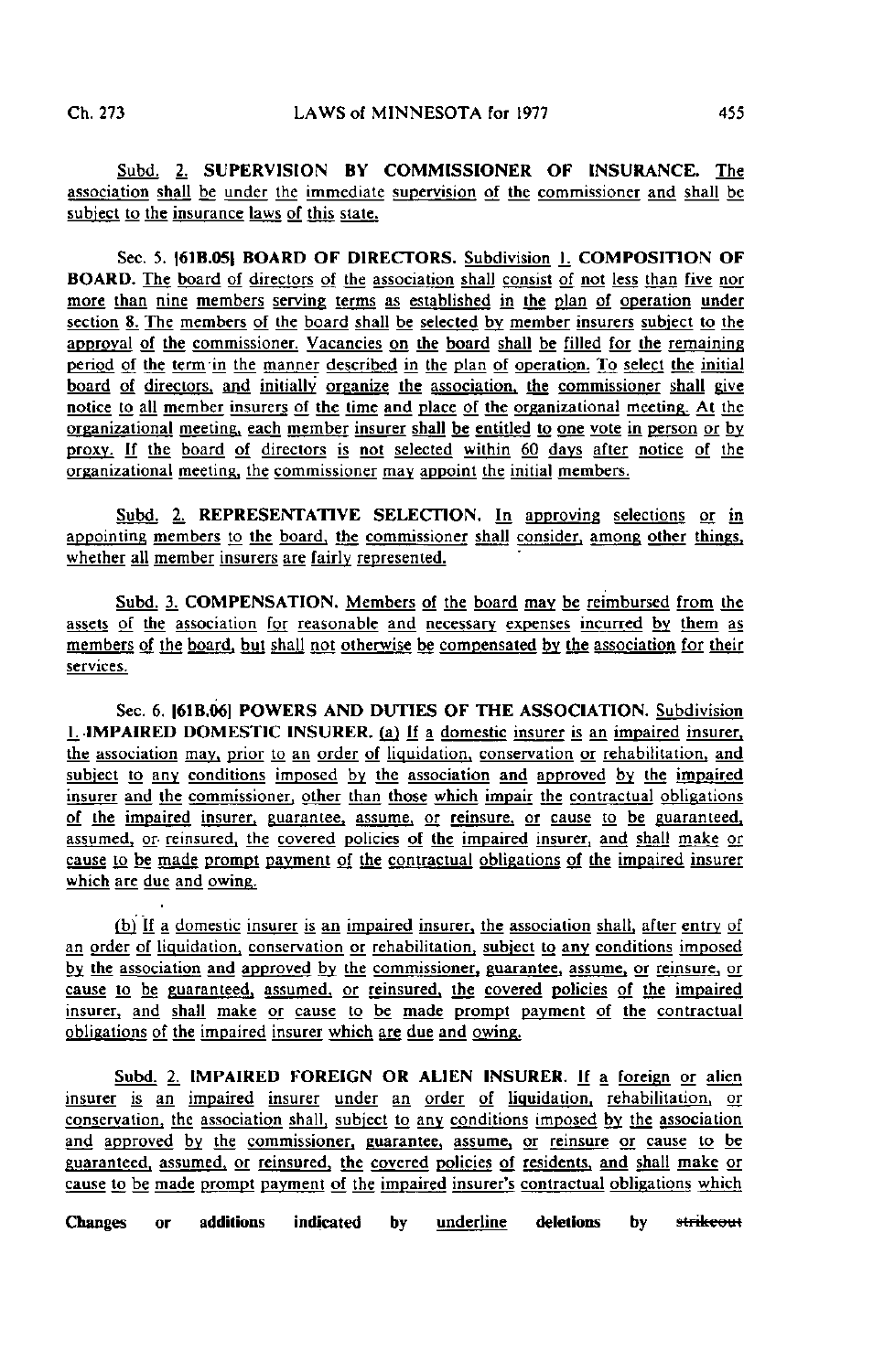are due and owing to residents.

Subd. 3. LIENS, (a) in carrying out its duties under subdivision  $\mathbf{l}$ , clause (b), or subdivision 2, the association may request that there be imposed policy liens, contract liens, moratoriums on payments, or other similar means and the liens, moratoriums, or similar means may be imposed if the commissioner:

(}) Finds that the amounts which can be assessed under sections I to 16 are less than the amounts needed to assure full and prompt performance of the impaired insurer's contractual obligations, or that economic or financial conditions as they affect member insurers are sufficiently adverse to cause the imposition of policy or contract liens. moratoriums, or similar means to be in the public interest; and

(2) Approves the specific policy liens, contract liens, moratoriums, or similar means to be used.

(b) Before being obligated under subdivision  $\frac{1}{2}$ , clause (b), or subdivision 2, the association may request that there be imposed temporary moratoriums or liens on payments of cash values and policy loans. The temporary moratoriums and liens may be imposed if approved by the commissioner.

Subd. 4. FOREIGN JURISDICTION COVERAGE. The association shall have no liability under this section for any covered policy of a foreign or alien insurer whose domiciliary jurisdiction or state of entry provides protection, by statutes or rule, for residents of this state, which protection is substantially similar to that provided by sections 1 to 16, for residents of other states and any recovery provided for under sections 1 to 16 shall be reduced by the amount of recovery under any such coverage provided by another state or jurisdiction.

Subd. 5. ADVISORY FUNCTION. The association shall, upon the request of the commissioner, render assistance and advice to him concerning rehabilitation, payment of claims, continuations of coverage, or the performance of other contractual obligations of any impaired insurer.

Subd. 6. STANDING. The association shall have standing to appear before any court in this state with jurisdiction over an impaired insurer concerning which the association is or may become obligated under sections 1 to 16. Standing shall extend to all matters germane to the powers and duties of the association, including proposals for reinsuring or guaranteeing the covered policies of the impaired insurer and the determination of the covered policies and contractual obligations.

Subd. 7. ASSIGNMENT; SUBROGATION. (a) Any person receiving benefits under sections 1 to 16 shall be deemed to have assigned his rights under the covered policy to the association to the extent of the benefits received, whether the benefits are payments of contractual obligations or continuation of coverage. The association may require an assignment to it of the rights by any payee, policy or contract owner, beneficiary, insured, or annuitant as a condition precedent to the receipt of any rights or benefits conferred by sections 1 to 16 upon the person. The association shall be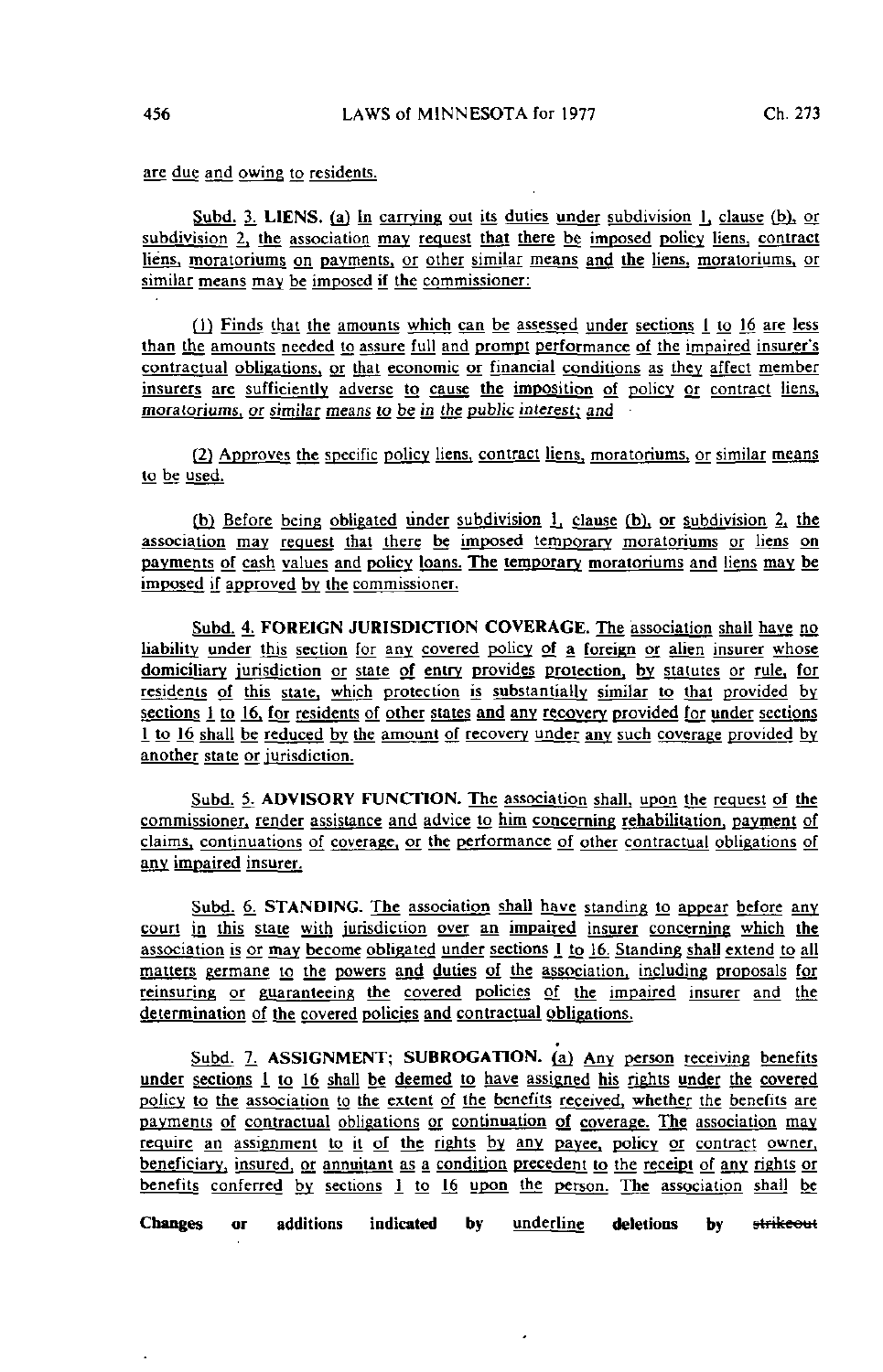subrogated to these rights against the assets of any impaired insurer.

(b) The subrogation rights of the association under this subdivision shall have the same priority against the assets of the impaired insurer as that of the person entitled to receive benefits.

Subd. 8, EXTENT OF LIABILITY. The contractual obligations of the impaired insurer for which the association becomes liable shall be only as great as the contractual obligations of the impaired insurer would have been in the absence of an impairment, unless the obligations are reduced as permitted by subdivision  $3$ , but the aggregate liability of the association shall not exceed \$100.000 in cash values, or S300.000 for all benefits, including cash values, with respect to any one life.

Subd. 9. POWERS OF ASSOCIATION. The association may:

(a) Enter into contracts necessary or proper to carry out the provisions of sections 1 to 16 and their purpose;

(b) Sue or be sued, including the taking of legal actions necessary or proper for recovery of unpaid assessments under section 7;

 $(c)$  Borrow money to effect the purposes of sections 1 to 16. Any notes or other evidence of indebtedness of the association not in default shall be legal investments for domestic insurers and may be carried as admitted assets;

 $(d)$  Employ or retain persons necessary to handle the financial transactions of the association, and perform other necessary or proper functions;

(e) Negotiate and contract with any Ufluidator, rehabilitatpr. conservator, or ancillary receiver to carry out the powers and duties of the association;

(f) Take legal action as may be necessary to avoid payment of improper claims;

 $(g)$  Exercise, for the purposes of sections 1 to 16 and to the extent approved by the commissioner, the powers of a domestic life or health insurer, but in no case may the association issue insurance policies or annuity contracts other than those issued to perform the contractual obligations of an impaired insurer.

Sec. 7. |61B.07| ASSESSMENTS. Subdivision L. ASSESSMENT BY BOARD. For the purpose of providing the funds necessary to carry out the powers and duties of the association, the board of directors shall assess the member insurers separately for each account, at such times and for such amounts as the board finds necessary. The board shall collect the assessments after 30 days written notice to the member insurers that payment is due.

Subd. 2. CLASSES OF ASSESSMENTS. There shall be three classes of assessments, as follows:

Changes or additions indicated by <u>underline</u> deletions by <del>strikeout</del>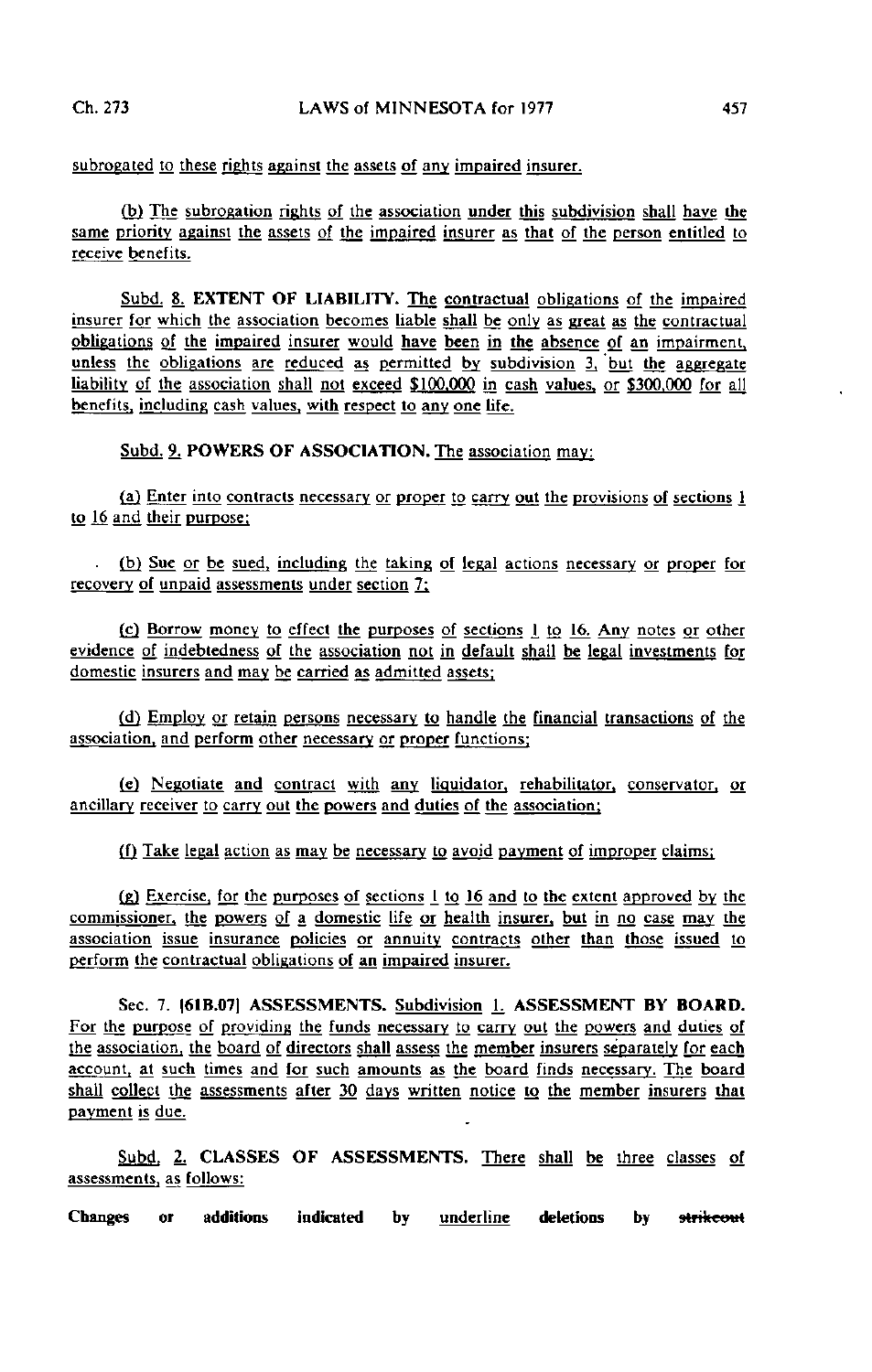(a) Class A assessments shall be made for the purpose of meeting administrative costs and other general expenses not related to a particular impaired insurer;

(b) Class B assessments shall be made to the extent necessary to carry out the powers and duties of the association under section 6 with regard to impaired domestic insurers;

. (c) Class C assessments shall be made to the extent necessary to carry out the powers and duties of the association under section 6 with regard to impaired foreign or align insurers.

Subd. 3. FORMULA FOR DETERMINATION. (a) The amount of any class A assessment for each account shall be determined by the board. The amount of any class B or C assessment shall be divided among the accounts in the proportion that the premiums received by the impaired insurer on the policies covered by each account bear to the premiums received by the insurer on all covered policies.

(b) Class A and class C assessments against member insurers for each account shall be in the proportion that the premiums received on business in this state by each assessed member insurer on policies covered by each account bear to premiums received on business in this state by all assessed member insurers.

(c) Class B assessments for each account shall be made separately for each state in which the impaired domestic insurer was authorized to transact insurance at any time, in the proportion that the premiums received on business in the state by the impaired insurer on policies covered by the account bear to premiums received in all states by the impaired insurer. The assessments against member insurers shall be in the proportion that the premiums received on business in each state by each assessed member insurer on policies covered by each account bears to premiums received on business in the state by all assessed member insurers.

(d) Assessments for funds to meet the requirements of the association with respect to an impaired msurer shall not be made until necessary to implement the provisions of sections 1 to 16. Classification of assessments under subdivision 2, and computation of assessments under this subdivision shall be made with a reasonable degree of accuracy.

Subd. 4. ABATEMENT OR DEFERMENT. The association may abate or defer, in whole or in part, the assessment of a member insurer if, in the opinion of the board, payment of the assessment would endanger the ability of the member insurer to fulfill its contractual obligations. The total of all assessments upon a member insurer for each account shall not, in any one calendar year, exceed two percent of the insurer's premiums in this state on the policies covered by the account.

Subd. 5. ADDITIONAL ASSESSMENT. In the event that an assessment against a member insurer is abated, or deferred, in whole or in part, because of the limitations set forth in subdivision 4, the amount by which the assessment is abated or deferred may be assessed against other member insurers in a manner consistent with the basis for assessments set forth in this section. If the maximum assessment, together with the other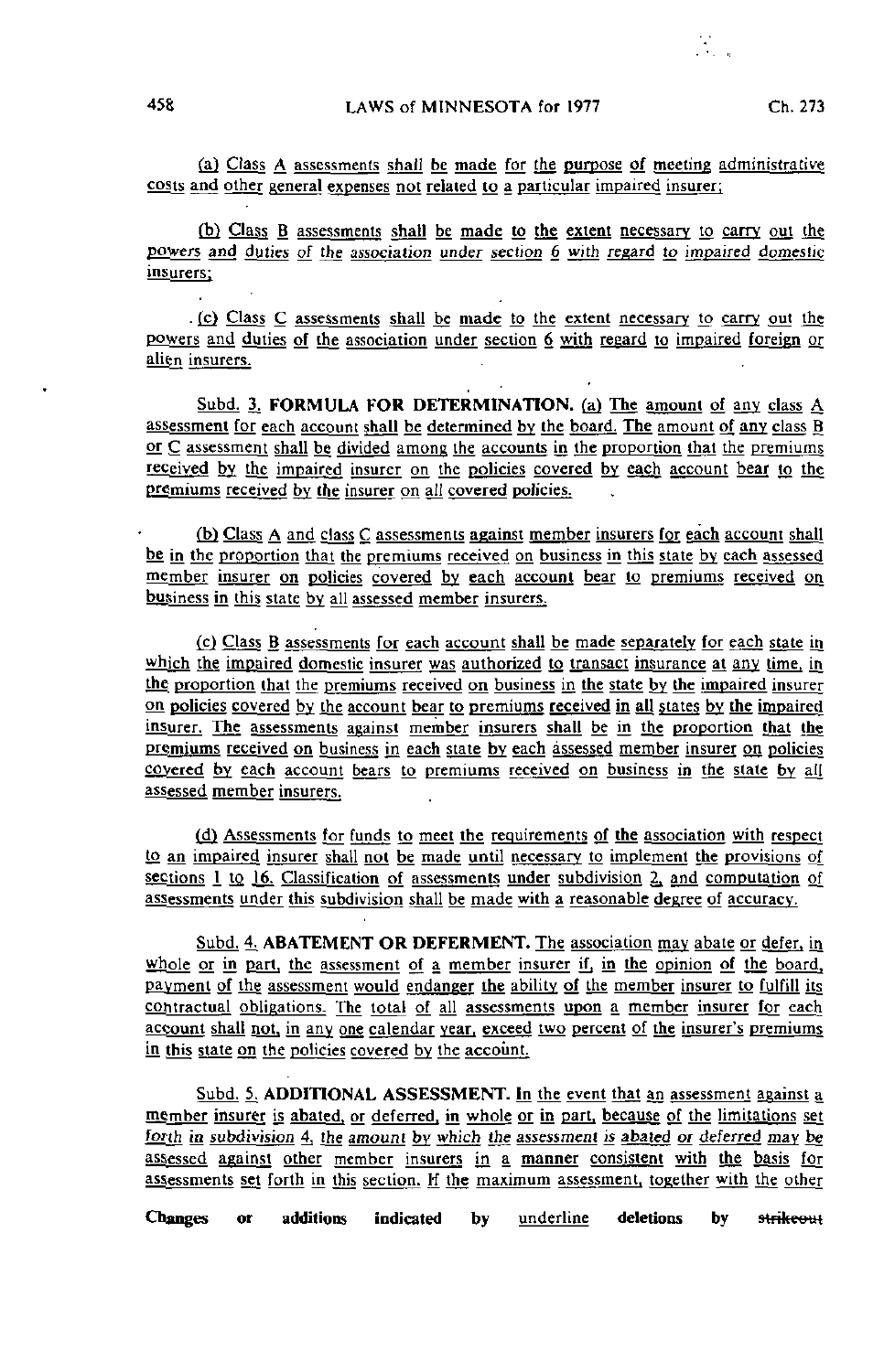assets of the association, does not provide in any one year an amount sufficient to carry out the responsibilities of the association, the necessary additional funds shall be assessed as soon thereafter as permitted by sections 1 to 16.

Subd. 6. REFUND. The board may, by. an equitable method as established in the plan of operation undgr section 8, refund to member insurers, in proportion to their contributions to particular accounts, the amount by which the assets of the account exceed the amount the board finds necessary to carry out during the coming year the obligations of the association with regard to that account, including assets accruing from net realized gains and income from investments. A reasonable amount may be retained in any account to provide funds for the continuing expenses of the association and for future losses if refunds are impractical.

Subd. 7. CERTIFICATE OF CONTRIBUTION. The association shall issue to each insurer paying an assessment under sections  $1$  to 16, a certificate of contribution, in a form prescribed by the commissioner, for the amount paid. All outstanding certificates shall be of equal dignity and priority. A certificate of contribution may be shown by the insurer in its financial statement as an admitted asset in the form and for the amount and period of time as the commissioner may approve.

Sec. 8. **[61B.08] PLAN OF OPERATION.** Subdivision 1. ADOPTION AND AMENDMENT. (a) The association shall submit to the commissioner a plan of operation and amendments thereto, as necessary or suitable to assure the fair, reasonable, and equitable administration of the association. The plan of operation and amendments thereto shall be effective upon approval in writing by the commissioner.

(b) If the association fails to submit a suitable plan of operation within 180 days after the effective date of this act or if at any time thereafter the association fails to submit suitable amendments to the plan, the commissioner shall, after notice and hearing, adopt and promulgate reasonable rules as necessary or advisable to effectuate the provisions of sections 1 to 16. The rules shall continue in force until modified by the commissioner or superseded by a plan submitted by the association and approved by the commissioner. If the commissioner finds that the operation of the association will be unreasonably delayed of impaired by compliance with the rule making requirements of Minnesota Statutes, Section 15.0412, Subdivision 4, he may promulgate emergency rules in accordance with Minnesota Statutes. Section 15.0412. Subdivision 5.

Subd. 2. COMPLIANCE. All member insurers shall comply with the plan of operation.

. Subd. 3. CONTENTS. The plan of operation shall:

(a) Establish procedures for handling the assets of the association;

(b) Establish the amount and method of reimbursing members of the board of directors;  $\sim$ 

[cj Establish regular places and times for meetings of the board of directors;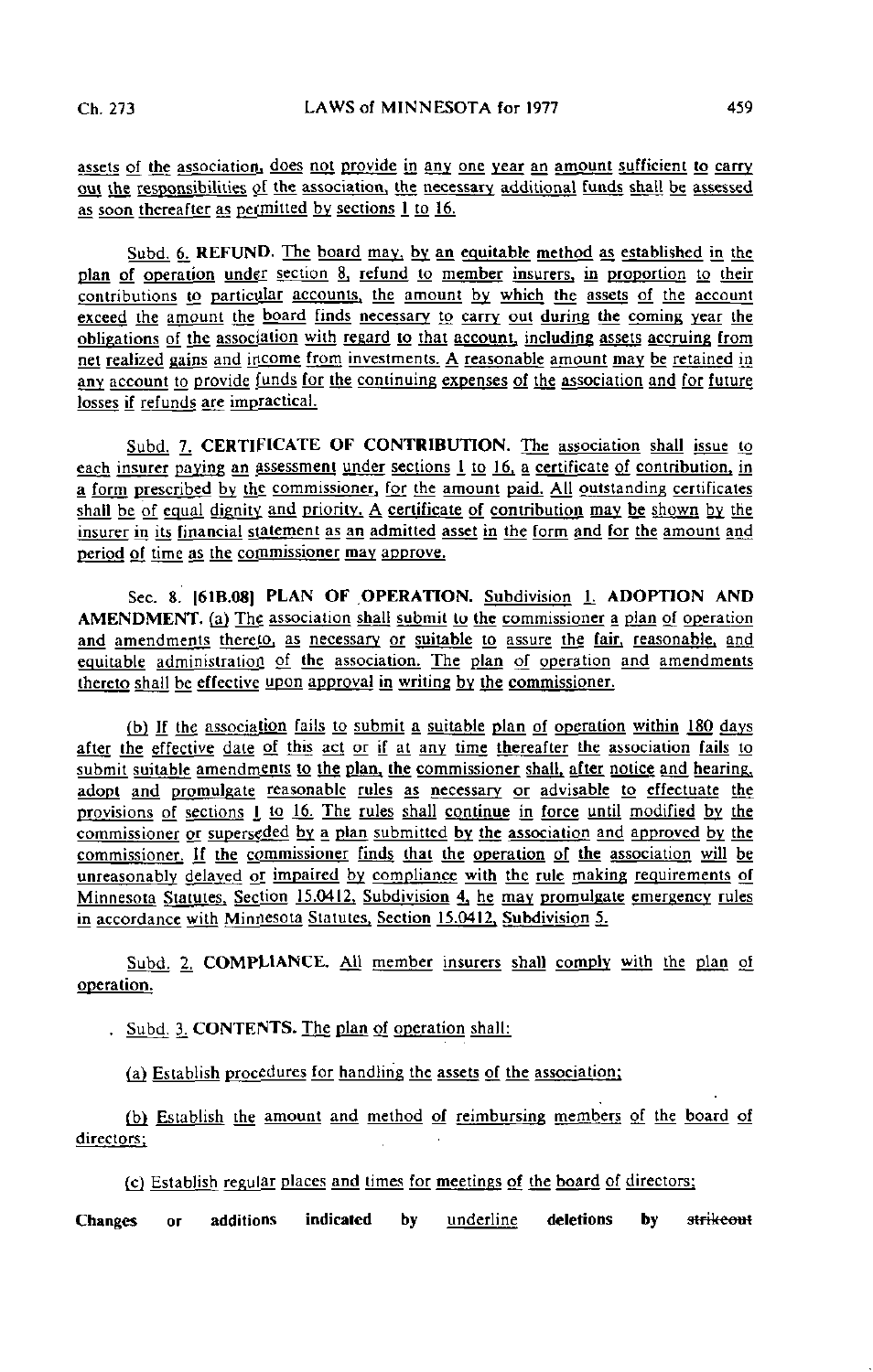(d) Establish procedures for maintaining records of all financial transactions of the association, its agents, and the board of directors;

(e) Establish the procedures for making selections for the board of directors and submitting them to the commissioner:

(f) Establish additional procedures for assessments under section  $7$ ;

(g) Establish procedures for employing or retaining persons necessary to handle the financial transactions and other necessary and proper functions of the association: and

(h) Contain additional provisions necessary or proper for the execution of the powers and duties of the association.

Subd. 4. DELEGATION OF POWERS AND DUTIES. The plan of operation may provide that any or all powers and duties of the association, except those authorized under section 6, subdivision 9, clause (c), and section 7, are delegated to another organization which performs or will perform functions similar to those of the association in two or more states. The other organization shall be reimbursed for any payments made on behalf of the association and paid for its performance of any association function, A delegation shall take effect only with the approval of both the board of directors and the commissioner, and may be made only to an organization which extends protection substantially as favorable and effective as that provided by sections 1 to 16.

Sec. 9. |61B.09] DUTIES AND POWERS OF THE COMMISSIONER, (a) The commissioner shall:

{Tj Notify the board of directors of the existence of an impaired insurer within three days after a determination of impairment is made or he receives notice of impairment;

(2) Upon request of the board of directors, provide the association with a statement of the premiums in the appropriate states for each member insurer: and

(3) When an impairment is declared and the amount determined, serve a demand upon the impaired insurer to make good the impairment within a reasonable time. Notice to the impaired insurer shall constitute notice to its shareholders. The failure of the insurer to promptly comply with the demand shall not excuse the association from<br>performance under sections 1 to 16.

(b) The commissioner may, after notice and hearing, suspend or revoke the certificate of authority to transact insurance in this state of any member insurer which fails to pay an assessment when due or to comply with the plan of operation. As an alternative, the commissioner may levy a forfeiture on any member insurer which fails to pay an assessment when due. A forfeiture shall not exceed five percent of the unpaid assessment per month, but no forfeiture shall be less than \$100 per month.

(c) Any action of the board of directors or the association may be appealed to the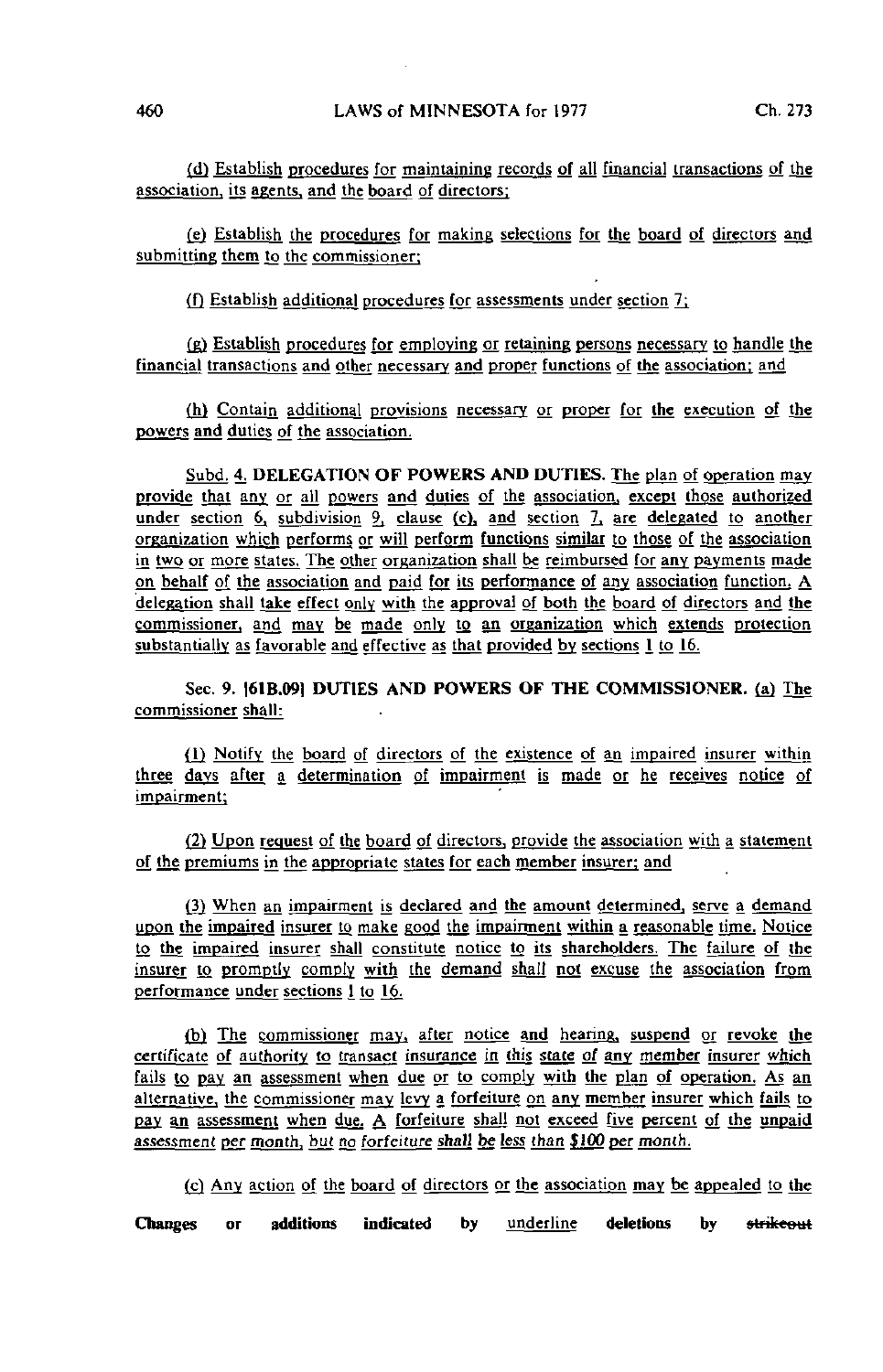commissioner by any member insurer within 30 days of the occurrence of the action. Any final action or order of the commissioner shall be subject to judicial review in a court of competent jurisdiction, in the manner provided by Minnesota Statutes, Chapter 15.

(d) The liquidator, rehabilitator, or conservator of any impaired insurer may notify all interested persons of the effect of sections I to 16.

Sec. 10. |61B.10| PREVENTION OF IMPAIRMENTS. To aid in the detection and prevention of insurer impairments:

(a) The board of directors may, upon majority vote, notify the commissioner of insurance indicating that a member insurer may be unable or potentially unable to fulfill its contractual obligations.

(b) The board of directors may, upon majority vote, request that the commissioner order an examination of any member insurer which the board believes may be unable or potentially unable to fulfill its contractual obligations. The commissioner may conduct the examination. The examination may be conducted as a national association of insurance commissioners examination or by persons the commissioner designates. The cost of the examination shall be paid by the association and the examination report treated as are other examination reports. In no event shall the examination report be released to the board of directors of the association prior to its release to the public, but this shall not excuse the commissioner from his obligation to comply with clause (c). The commissioner shall notify the board of directors when the examination is completed. The request for an examination shall be kept on file by the commissioner, but shall not be open to public inspection prior to the release of the examination report to the public and shall be released at that time only if the examination discloses that the examined insurer is unable or potentially unable to meet its contractual obligations.

(c) The commissioner shall report to the board of directors when he has reasonable cause to believe that any member insurer examined at the request of the board of directors may be unable or potentially unable to fulfill its contractual obligations.

(d) The board of directors may, upon majority vote, make reports and recommendations to the commissioner upon any matter germane to the solvency. liquidation, rehabilitation or conservation of any member insurer. The reports and recommendations shall not be considered public documents.

(e) The board of directors may, upon majority vote, make recommendations to the commissioner for the detection and prevention of insurer impairments.

[f} The board of directors may, at the conclusion of any insurer impairment in which the association carried out its duties or exercised powers under sections  $1$  to  $16$ , prepare a report on the history and causes of the impairment, based on the information available to the association, and submit the report to the commissioner.

Sec. 11. [61B.11] DELEGATION BY COMMISSIONER. For the purposes of sections 1 to  $16$ , the commissioner may delegate any of the powers conferred on him by.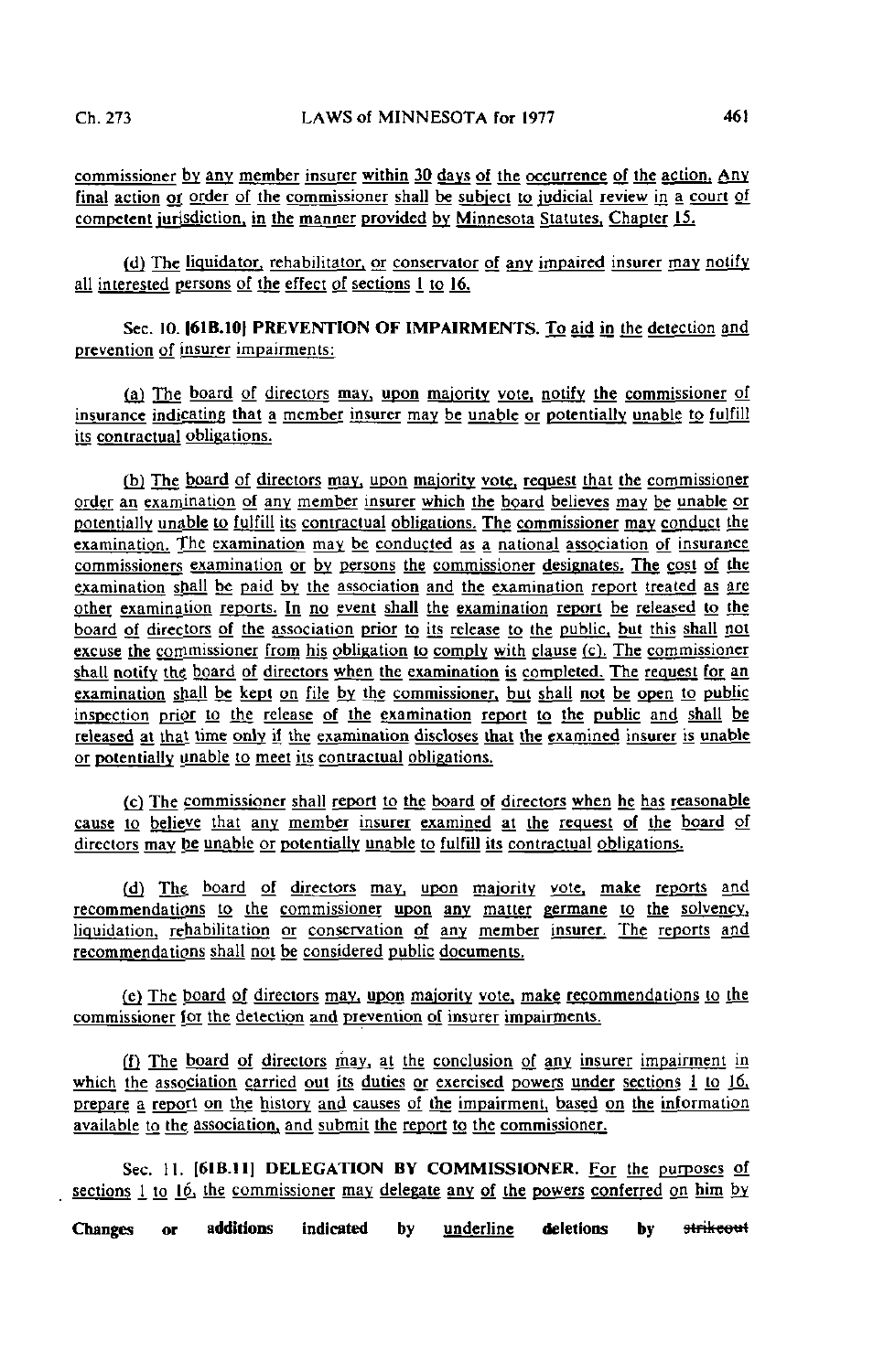law. •

Sec. 12. [61B.12] MISCELLANEOUS PROVISIONS. Subdivision 1. CONSTRUCTION. Nothing in sections 1 to 16 shall be construed to reduce the liability for unpaid assessments of the insureds of an impaired insurer operating under a plan with assessment liability.

Subd. 2. RECORDS. Records shall be kept of all negotiations and meetings in which the association or its representatives are involved to discuss the activities of the association in carrying out its powers and duties under section 6. Records of negotiations or meetings shall be made public only upon termination of a liquidation, rehabilitation, or conservation proceeding involving an impaired insurer, termination of the impairment of the insurer, or order of a court of competent jurisdiction. Nothing in this subdivision shall limit the duty of the association to render a report of its activities under section 13.

Subd. 3. ASSOCIATION AS CREDITOR. For the purpose of carrying out its obligations under sections  $\overline{1}$  to  $\overline{16}$ , the association shall be deemed to be a creditor of the impaired insurer to the extent of assets attributable to covered policies reduced by any amounts to which the association is entitled as subrogee pursuant to section 6, subdivision 2i All assets of the impaired insurer attributable to covered policies shall be used to continue all covered policies and pay all contractual obligations of the impaired insurer as required by sections 1 to 16. Assets attributable to covered policies, as used in this subdivision, means that proportion of the assets which the reserves that should have been established for the policies bear to the reserve that should have been established for all policies of insurance written by the impaired insurer.

Subd. 4. DISTRIBUTION TO STOCKHOLDERS. No distribution to stockholders of an impaired insurer shall be made, until the total amount of assessments levied by the association with respect to the insurer have been fully recovered by the association.

Subd. 5. PROHIBITED SALES PRACTICE. No person shall make use of the protection afforded by sections  $\ddagger$  to 16 in the sale of insurance. Any person violating this section shall be guilty of a misdemeanor.

Sec. 13. [61B.13] EXAMINATION OF THE ASSOCIATION; ANNUAL REPORT. The association shall be subject to examination and regulation by the commissioner. The board of directors shall submit to the commissioner, before May 1 each year, a financial report for the preceding calendar year in a form approved by the commissioner and a report of its activities during the preceding calendar year.

Sec. 14. [61B.14] TAX, EXEMPTIONS. Subdivision 1. STATE FEES AND TAXES. The association shall be exempt from payment of all fees and all taxes levied by this state or any of its subdivisions, except taxes levied on real property.

Subd. 2. FEDERAL AND FOREIGN STATE TAXES, The association may seek exemption from payment of all fees and taxes levied by the federal or any other state government or any subdivisions thereof.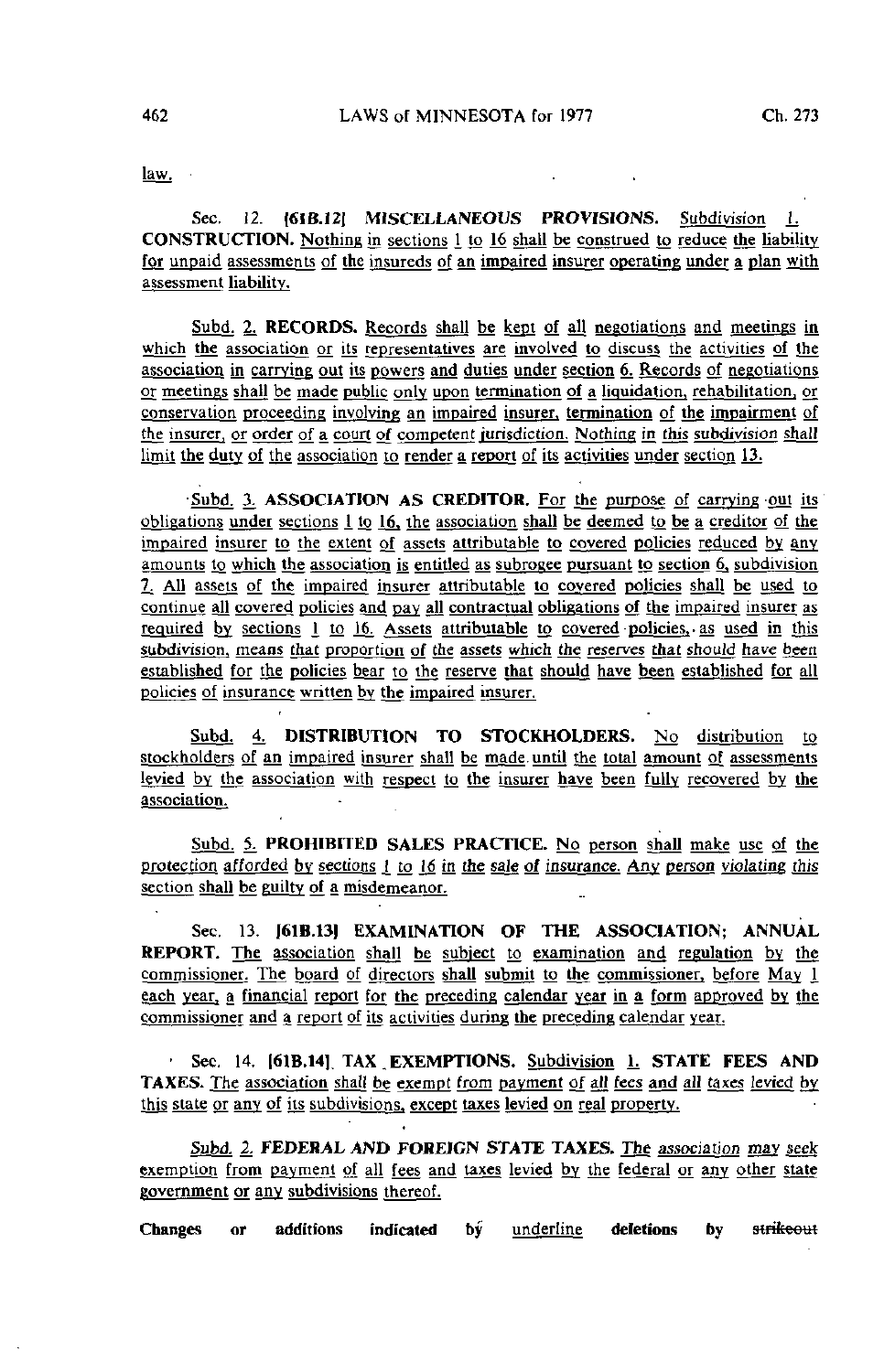Sec. 15. [61B.15I BOARD OF DIRECTORS; INDEMNIFICATION. The association shall provide insurance coverage indemnifying members of the board of directors for any personal liability arising out of any action, excluding intentional misconduct, taken by them in performance of their powers and duties under sections 1 to 16.

Sec. 16. |61B.16| STAY OF PROCEEDINGS; REOPENING DEFAULT JUDGMENTS. All proceedings in which the impaired insurer is a party in a court in this state shall be stayed 60 days from the date that a final order of liquidation, rehabilitation or conservation is entered as to the impaired insurer, to permit legal action by the association on any matters germane to its powers or duties. The association may, at any time when gn insurer is an impaired insurer, apply to have a judgment under a decision, order, verdict, or finding based on default of the impaired insurer set aside by the court that made the judgment and shall be permitted to defend against the suit on the merits.

Sec. 17. Minnesota Statutes 1976, Section 60B.17, is amended by adding a subdivision to read:

Subd. 7. COORDINATION OF ACTIVITIES WITH GUARANTY ASSOCIATIONS. The rehabilitator shall coordinate his activities with those of each guaranty association having an interest in the rehabilitation and shall submit a report detailing how coordination will be achieved to the court for its approval within 30 days following his appointment, or within the time the court, in its discretion, may establish. ...

Sec. 18. Minnesota Statutes 1976, Section 60B.25, is amended to read:

60B.25 POWERS OF LIQUIDATOR. The liquidator shall report to the court monthly, or at other intervals specified by the court, on the progress of the liquidation in whatever detail the court orders. The liquidator shall coordinate having an interest in the liquidation and shall submit a report detailing how coordination will be achieved to the court for its approval within 30 days following his appointment, or within the time which the court, in its discretion, may establish. Subject to the court's control, he may:

(1) Appoint a special deputy to act for him under sections 60B.01 to 60B.61 and determine his compensation. The special deputy shall have all powers of the liquidator granted by this section. The special deputy shall serve at the pleasure of the liquidator.

(2) Appoint or engage employees and agents, actuaries, accountants, appraisers, consultants, and other personnel he deems necessary to assist in the liquidation without regard to chapter 15.

(3) Fix the compensation of persons under clause (2), subject to the control of the court.

(4) Defray all expenses of taking possession of, conserving, conducting, liquidating, disposing of, or otherwise dealing with the business and property of the insurer. If the property of the insurer does not contain sufficient cash or liquid assets to defray the costs incurred, the liquidator may advance the costs so incurred out of the appropriation made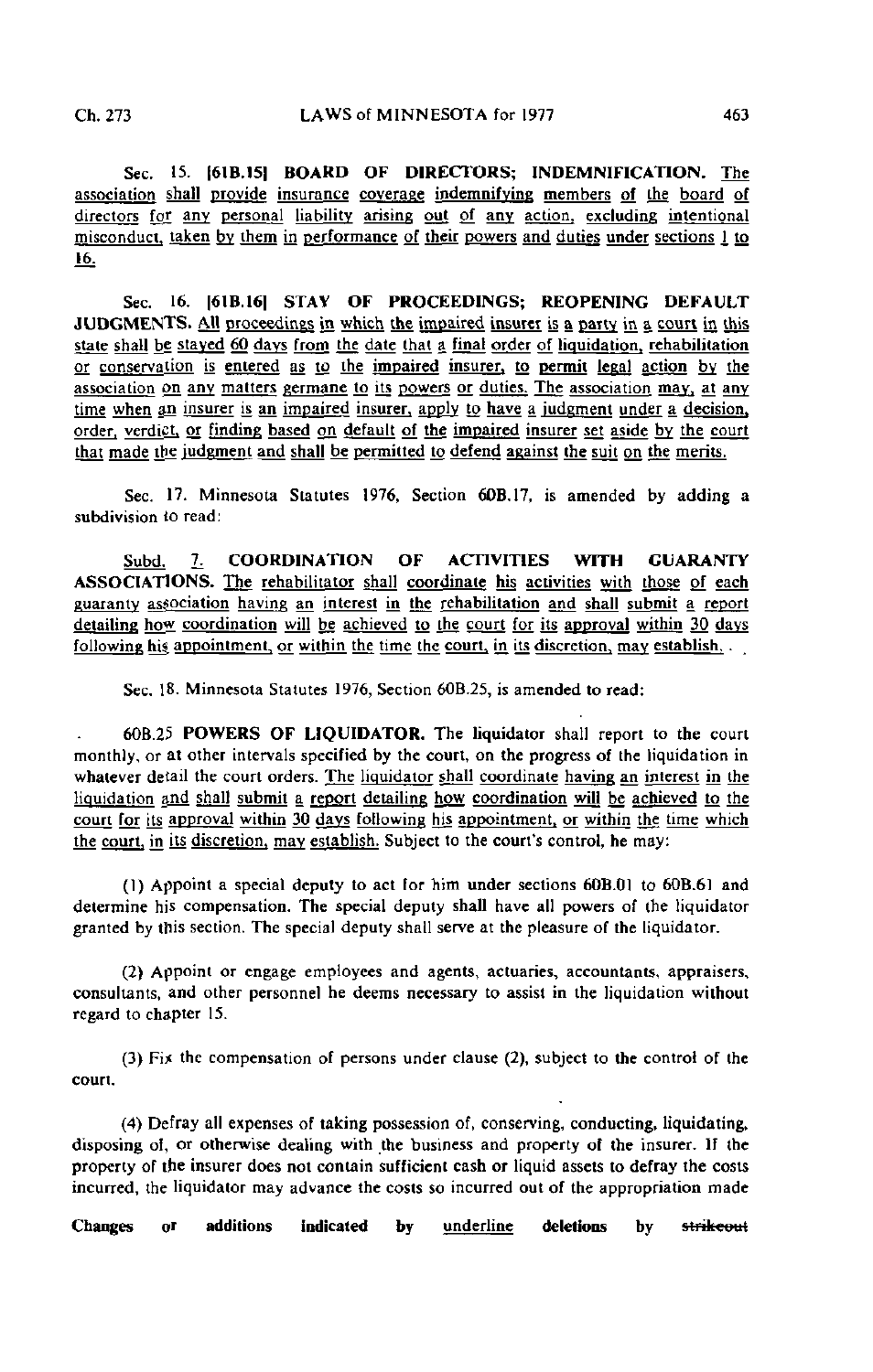to the insurance division. Any amounts so paid shall be deemed expense of administration and shall be repaid for the credit of the insurance division out of the first available moneys of the insurer.

(5) Hold hearings, subpoena witnesses and compel their attendance, administer oaths, examine any person under oath and compel any person to subscribe to his testimony after it has been correctly reduced to writing, and in connection therewith require the production of any books, papers, records, or other documents which he deems relevant to the inquiry.

(6) Collect all debts and moneys due and claims belonging to the insurer, wherever located, and for this purpose institute timely action in other jurisdictions, in order to forestall garnishment and attachment proceedings against such debts; do such other acts as are necessary or expedient to collect, conserve, or protect its assets or property, including sell, compound, compromise, or assign for purposes of collection, upon such terms and conditions as he deems best, any bad or doubtful debts; and pursue any creditor's remedies available to enforce his claims.

(7) Conduct public and private sales of the property of the insurer in a manner prescribed by the court.

(8) Use assets of the estate to transfer coverage obligations to a solvent assuming insurer, if the transfer can be arranged without prejudice to applicable priorities under section 60B.44

(9) Acquire, hypothecate, encumber, lease, improve, sell, transfer, abandon, or otherwise dispose of or deal with any property of the insurer at its market value or upon such terms and conditions as are fair and reasonable, except that no transaction involving property the market value of which exceeds \$10,000 shall be concluded without express permission of the court. He may also execute, acknowledge, and deliver any deeds, assignments, releases, and other instruments necessary or proper to effectuate any sale of property or other transaction in connection with the liquidation. In cases where real property sold by the liquidator is located other than in the county where the liquidation is pending, the liquidator shall cause to be filed with the county recorder for the county in which the property is located a certified copy of the order appointing him.

(10) Borrow money on the security of the insurer's assets or without security and execute and deliver all documents necessary to that transaction for the purpose of facilitating the liquidation.

(11) Enter into such contracts as are necessary lo carry out the order to liquidate, and affirm or disavow any contracts to which the insurer is a party.

(12) Continue to prosecute and institute in the name of the insurer or in his own name any suits and other legal proceedings, in this state or elsewhere, and abandon the prosecution of claims he deems unprofitable to pursue further. If the insurer is dissolved under section 60B.23, he may apply to any court in this state or elsewhere for leave to substitute himself for the insurer as plaintiff.

Changes or additions indicated by <u>underline</u> deletions by st<del>rikeou</del>t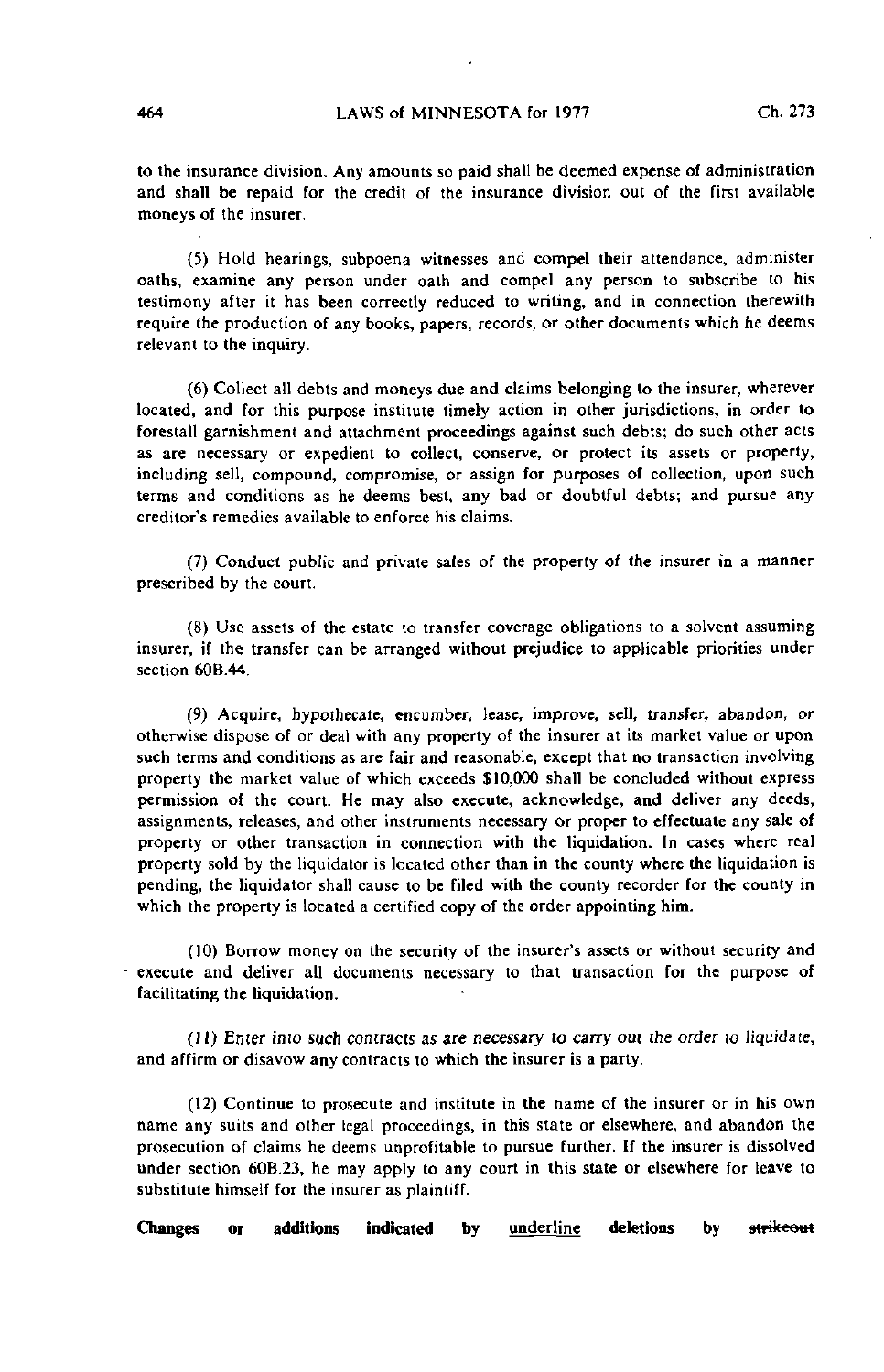(13) Prosecute any action which may exist in behalf of the creditors, members, policy holders, or shareholders of the insurer against any officer of the insurer, or any other person.

(14) Remove any records and property of the insurer to the offices of the commissioner or to such other place as is convenient for the purposes of efficient and orderly execution of the liquidation.

(15) Deposit in one or more banks in this state such sums as are required for meeting current administration expenses and dividend distributions.

(16) Deposit with the state board of investment for investment pursuant to chapter 11, all sums not currently needed, unless the court orders otherwise.

(17) File any necessary documents for record in the office of any county recorder or record office in this state or elsewhere where property of the insurer is located.

(18) Assert all defenses available to the insurer as against third persons, including statutes of limitations, statutes of frauds, and the defense of usury. A waiver of any defense by the insurer after a petition for liquidation has been filed shall not bind the liquidator.

(19) Exercise and enforce all the rights, remedies, and powers of any creditor, shareholder, policyholder, or member, including any power to avoid any transfer or lien that may be given by law and that is not included within sections 60B.30 and 60B.32.

(20) Intervene in any proceeding wherever instituted that might lead to the appointment of a receiver or trustee, and act as the receiver or trustee whenever the appointment is offered.

(21) Enter into agreements with any receiver or commissioner of any other state relating to the rehabilitation, liquidation, conservation, or dissolution of an insurer doing business in both states.

(22) Exercise all powers now held or hereafter conferred upon receivers by the laws of this state not inconsistent with sections 60B.01 to 60B.61.

(23) The enumeration in this section of the powers and authority of the liquidator is not a limitation upon him, nor does it exclude his right to do such other acts not herein specifically enumerated or otherwise provided for as are necessary or expedient for the accomplishment of or in aid of the purpose of liquidation.

Sec. 19. Minnesota Statutes 1976, Section 60B.30, is amended by adding a subdivision to read:

Subd. 4. FRAUDULENT TRANSFERS TO AFFILIATES. Any distribution, other than stock dividends paid by the insurer on its capital stock, made by the insurer to an affiliate owning more than 50 percent of the voting stock of the insurer during the five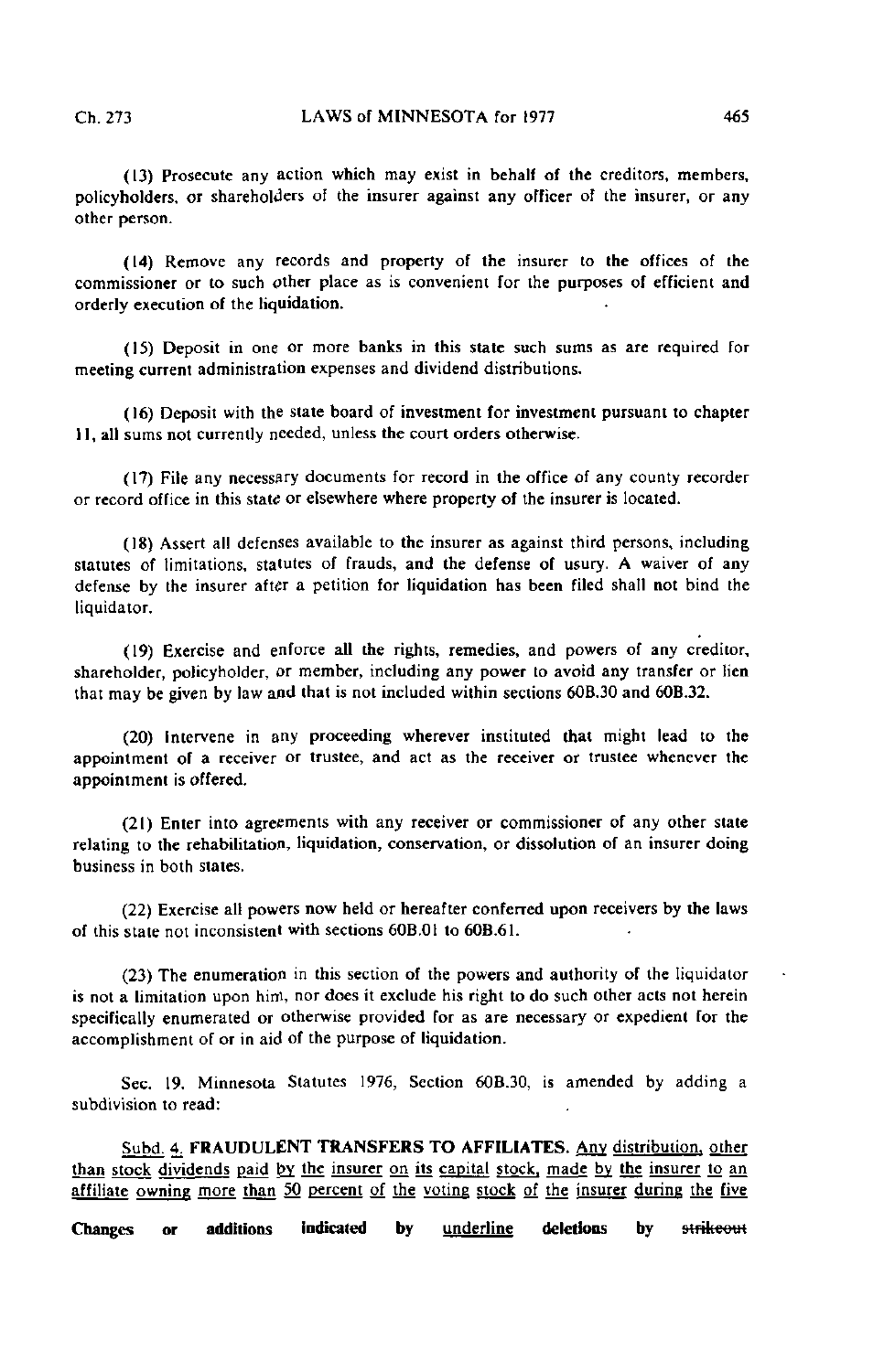years preceding the filing of a successful petition for rehabilitation or liquidation under sections 60B.01 to 60B.61 shall be deemed fraudulent and may be avoided by the receiver: except that:

(a) No distribution shall be recoverable if the insurer shows that when paid, it was lawful, reasonable, and that the insurer did not know, and could not reasonably have known, that the distribution might adversely affect the ability of the insurer to fulfill its contractual obligations:

fb) Any person who was an affiliate owning more than JQ percent of the voting stock of the insurer at the time the distributions were paid shall be liable only up to the amount of distributions he received. Any person who was an affiliate that controlled the insurer at the time the distributions were declared shall be liable up to the amount of distributions he would have received if they had been paid immediately. If two persons are liable with respect to the same distribution, they shall be jointly and severally liable;

(c) The maximum amount recoverable under this subdivision shall be the amount needed in addition to all other available assets of the insurer to gay. its contractual obligations:

(d) If any person liable under clause (b) is insolvent, all its affiliates that controlled it at the time the distribution was paid shall be jointly and severally liable for any resulting deficiency in the amount recovered from the insolvent affiliate.

Sec. 20. Minnesota Statutes 1976, Section 60B.46, Subdivision I, is amended to read:

60B.46 DISTRIBUTION OF ASSETS. Subdivision 1. PAYMENTS TO CREDITORS. Under the direction of the court, the liquidator shall pay dividends in a manner that will assure the proper recognition of priorities and reasonable balance between the expeditious completion of the liquidation and the protection of unliquidated and undetermined claims, including third party claims. Distribution of assets in kind may be made at valuations set by agreement between the liquidator and the creditor and approved by the court. The court may take into consideration the contributions of the respective parties, including guaranty associations, shareholders, and policyowners, and any other party with a bona fide interest, in making an equitable distribution of the ownership rights of the insurer. No distribution to stockholders of the insurer shall be permitted by the court unless the total amount of assessments levied by guaranty associations with respect to the insurer have been repaid.

Sec. 21. Minnesota Statutes 1976, Section 60B.26, Subdivision 2, is amended to read:

Subd. 2. NOTICE RESPECTING CLAIM FILING. Notice to potential claimants under subdivision 1 shall require claimants to file with the court their claims together with proper proofs thereof under section 60B.38, on or before a date the liquidator specifies in the notice, which shall be no less than six months nor more than one year after entry of the order, except that the liquidator need not require persons claiming unearned